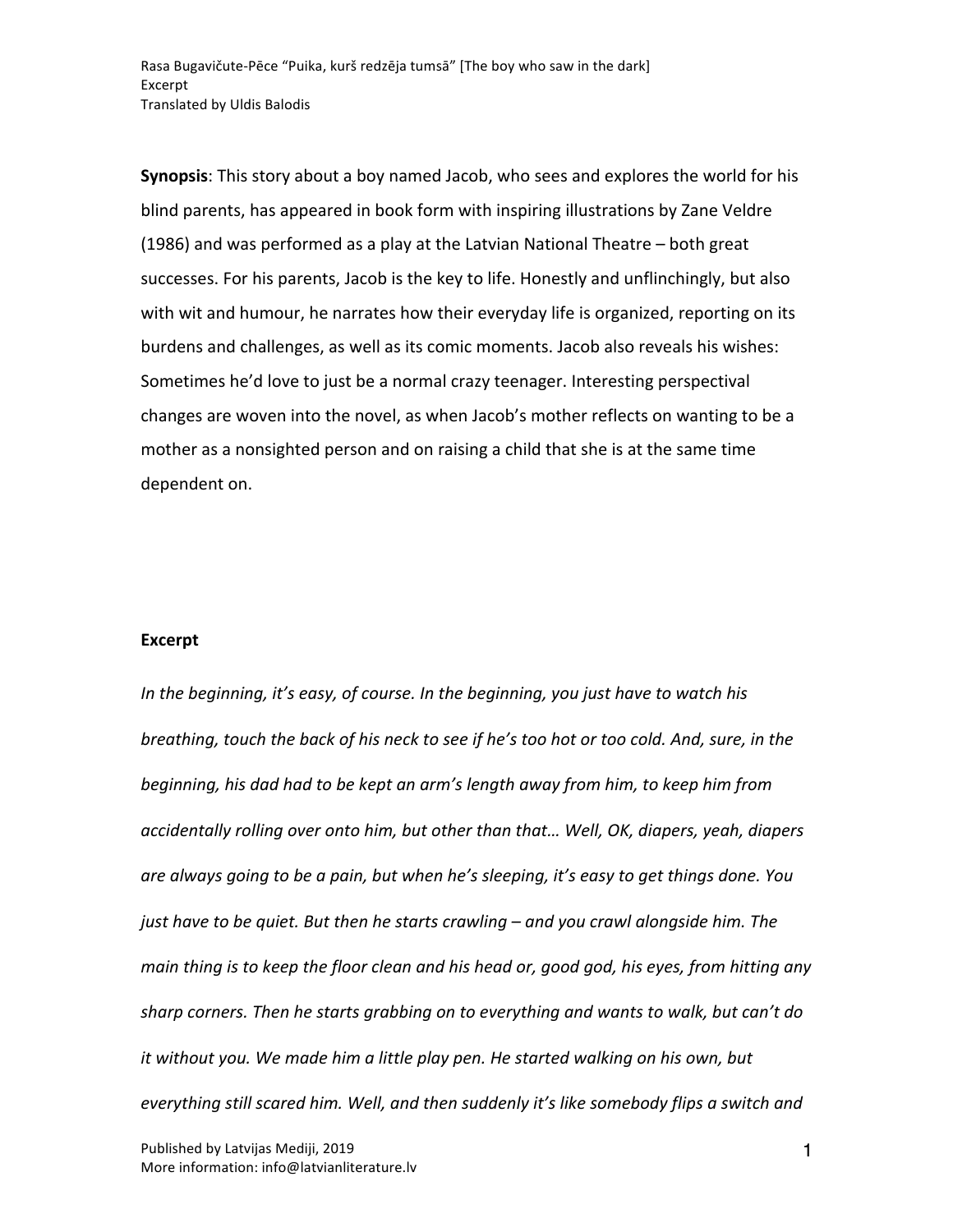*he's* totally fearless, no brakes, nothing, and as his mum all you can do as is pray and *trust* your own instincts. You learn to tell how his breathing changes when he's lying or *upset, or happy.* It's not magic. It's just like learning to fry potatoes – it's not easy, *because you want to control the whole process, but that's not really possible – everything just slides around while the oil sizzles. Compared to that it's just easier to cut up* produce and throw it into a soup pot. You cut it all up, toss it in, add water, stir it, and *it's* ready. Pour it into a bowl and eat it. How can you tell how much you poured into each bowl? Use your finger to check! Along the edge. In the beginning, it burns, of *course, but after a while you get used to it... It's the same with a child. You check everything by asking questions. By following rules. There's a special device for measuring the water level in a cup. You put it on its edge and when the water level reaches a certain height it beeps. Children don't have a device like that and life doesn't stop because of trifles like that.*

*I* wanted a child, and *I* got one  $-$  *I* was lucky! *I* always need to remember that. And to *keep* trying to talk things out with my little man. In that sense, Jēkabs is... a real blessing.

It's Aunt Daina's birthday. I'm six years old, she's turning thirty or more. Everybody has arrived for the party on the first floor of the dorm. Mum has been helping Daina all day with cutting and braising, I've been getting in the way and bringing down glasses and stools with dad, so there are enough for all the guests. But, honestly, it's wrong and tactless to say that you're "getting in somebody's way", because I wasn't in anybody's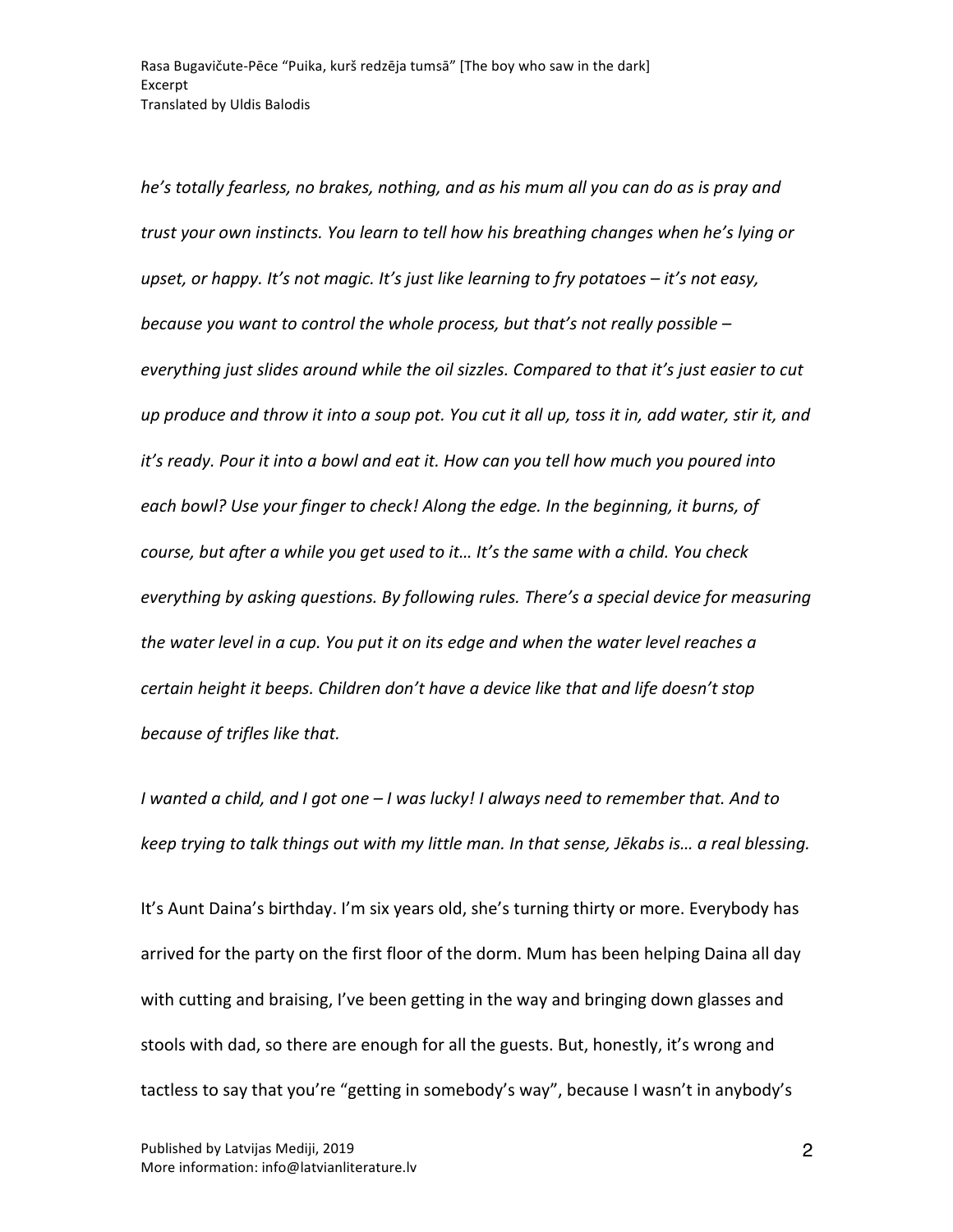way  $-1$  know good boys don't do that, and I'm a good boy. I don't get in the way, I was practically flying down the stairs, landing on the open space at the bottom of the stairwell in my best ninja turtle style, sticking out the forks and knives I was holding in my hands as a warning to everyone. I stop. I need to take stock of the situation. Everyone is milling around the dorm, just as they had been, sticking close to the walls, and I can continue on my way just as stealthily as before, so that when the forks and knives are carefully placed next to each plate, I can dash back up to the third floor like Ultraman. I'm the fastest one in the dorms! Oh, but it turns out all the knives and forks are already there  $-$  nothing's missing, and everybody is already standing together  $$ mum grabs me and pulls me closer to her, puts her arms around me and starts belting out "Happy birthday to you!" - it's Aunt Daina's birthday.

Mum and Aunt Daina have been best friends since boarding school – since they'd found each other, they've never been apart, and so Aunt Daina's special day is also a special day for our family. She is my favourite aunt. The only aunt I like, because she has kind hands and a beautiful smile. Mum and Aunt Daina became friends, because mum defended little Daina against the teachers, and when Aunt Daina had chicken pox and half the school was under quarantine, my mum still would sneak along the school's hallways trying not to get caught. They've both been blind as bats since they were kids and I think their friendship is built on them believing each other completely. You can do it! You'll make it! It'll work out! Basically, I think I also have to thank Aunt Daina in a way

3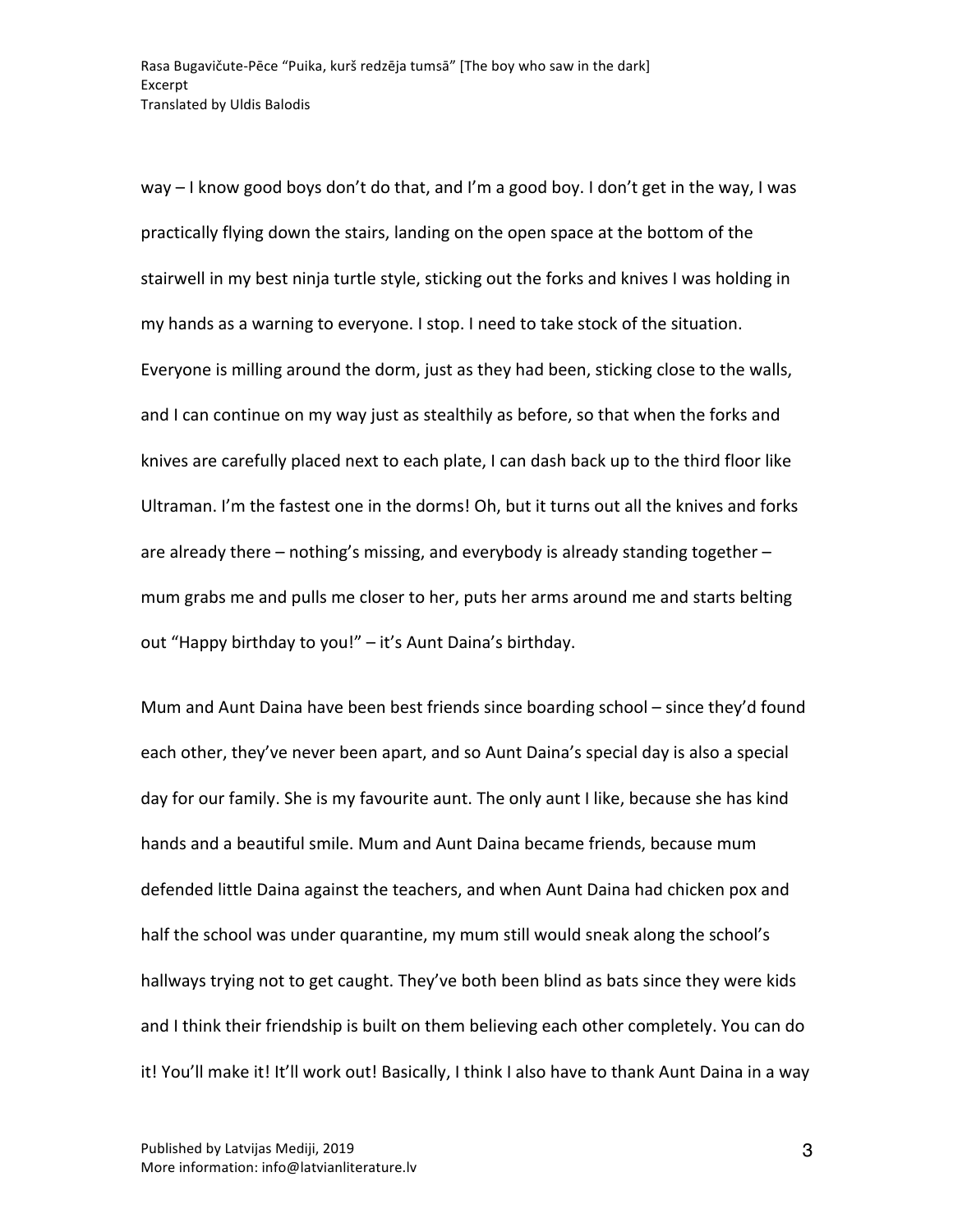that I turned out like I did, because mum raised me believing in herself, but it was because she believed in Daina. Well, something like that anyway.

There's a crush of people in the small room  $-$  the dorms have three levels though. Of the children, the only one here is Loša, but he is still smaller than me, and also near-sighted, so he doesn't count. I'm the only one here who can see. I'm sitting squeezed in between my dad and mum and sway with their every motion  $-$  it's that crowded in here. My dad is big and lets out a huge belly laugh every time he tells a joke. He fills everyone's glasses and has drenched not only his own trousers, but also mine, but only I know that and we both pretend that wet trousers are an unimportant fact that no one needs to know about, let alone mum. My dad is a master of bluffing. Until he was umpteen or however many years old, he could still read the bottom line on the chart at the eye doctor's office, which is why he keeps moving through his memories of colours and shapes, telling everyone what the world looks like.

My mum is a classy lady who likes reciting poems instead of giving toasts. She remembers an endless number of them from heart - several for any occasion. I don't remember poems at all, so I try to stay out of everyone's sight (ha ha) and try to match my parents' movements without falling off this wobbly stool. The window in the little room is wide open and there is an unusually warm summer's night just past it. And I watch a bat flit past the wall of the house across from us. And I see a woman changing her clothes in a third floor window of that same house. And I see an old worn pink night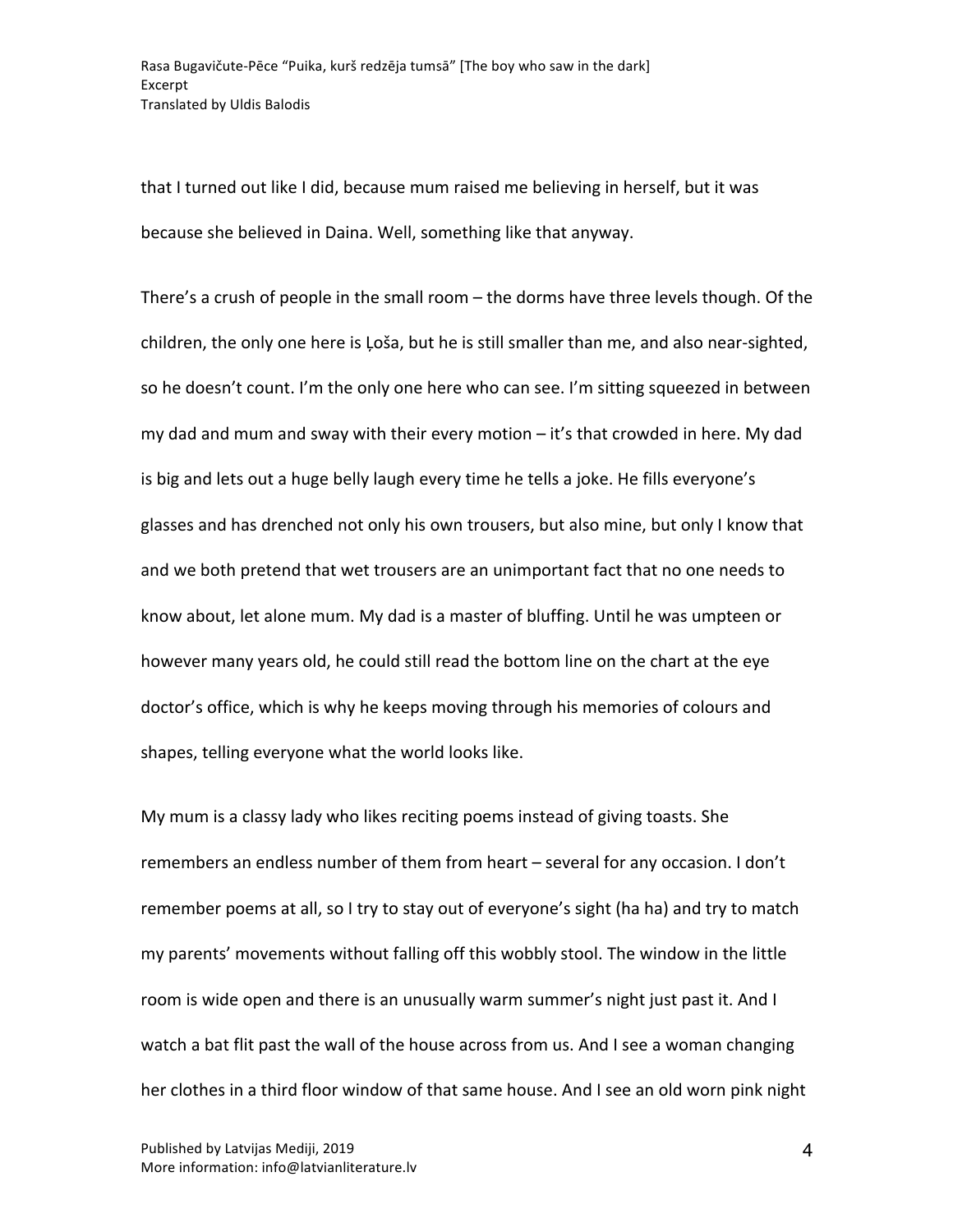shirt slide over her back. And I see her leaning in closer to the mirror and rubbing a line in the middle of her forehead with her index finger as if she were trying to even it out, and, I assume, forcing herself to stay awake until sunrise...

"Hey, guys, turn on the light, for Chrissakes! The Logins kid can see!" my secret observation of the outside world is interrupted by Ivarinš, Aunt Daina's significant other. That's how Daina likes to call him. Mum presses her lips into a line and I could only guess why. One possibility: Ivariņš gets on her nerves. Especially when he's slurring his speech – he slurs his speech, because he drinks like a fish (I'm quoting mum). Another possibility: I could've said that the light had to be turned on, instead of waiting for someone to notice it and make mum feel uncomfortable. I fidget a bit on the bench, because I don't want to be the bad guy, but Aunt Daina, who knows my mum better than anybody else, immediately leaps to my defence and smooths out the situation. "That's what happens when a boy has been raised so well – he won't let out a peep without having a good reason! Jēkabs, sweetie, if you need anything, just say so, OK? Don't be shy!" And so, because of me, there was light. Because of me. Only because of me, because nobody else needed it. I felt special, but didn't say anything. That's what good kids do.

I'm my mother's most cherished dream. The perfect child. The responsibility is pretty huge, to be honest. My mum was born blind. No one told me so, but I think it has to do with her mum's  $-$  grandma's  $-$  non-stop drinking. I'll tell you what  $-$  she drinks a lot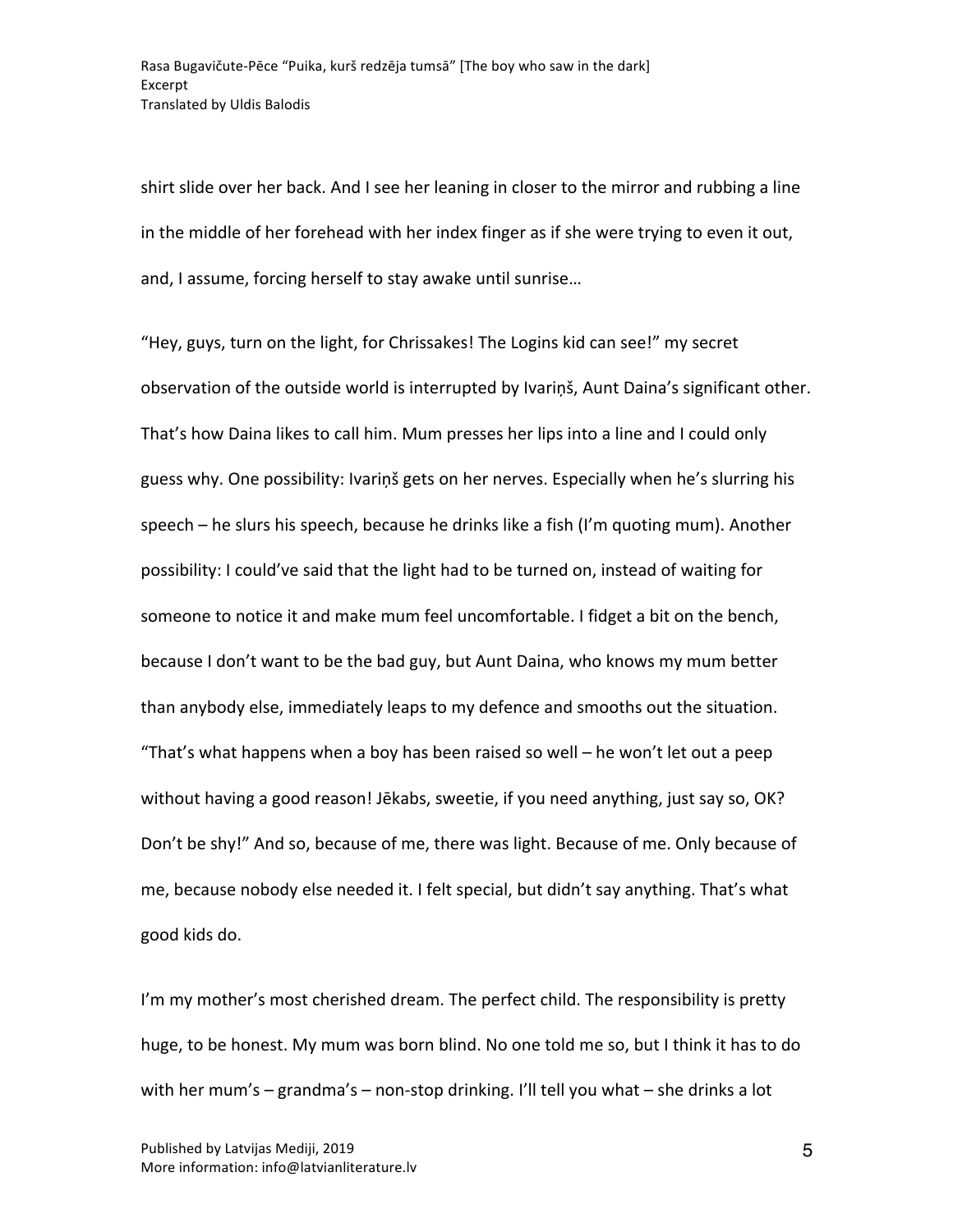more than Ivariņš! And I know what I'm talking about. My mum is the youngest of three sisters and while the older ones were doing regular farm work, my mum was sniffing and feeling her way around the world, because she couldn't do much else. She could though! But only she knew that, nobody else, everybody felt she was useless. Starting in first grade, my mum studied at a boarding school hundreds of kilometres away from home. Alone. Little. Well, like me now. But different, because already then, right from the beginning, she knew she'd have a family and a child: a son  $-$  Jēkabs  $-$  me. She knew she'd be a good mum, the best, literally the ideal mum, who would never permit any of the mistakes that her mother did, which is why I know that it's up to me to make sure her plan isn't ruined. I need to make sure my mum's lips aren't pressed together in annoyance, but instead automatically stretch into a smile whenever somebody is talking about me.

"My goodness, that Jēkabs of yours is a golden child, so well-behaved, I've never seen something like that  $-$  not a peep out of him!" and mum smiles.

"No, fuck it, it's crazy you get him to listen to you! My bro's kid, he's a total mess, comes for a visit, practically running up the walls, sweet Jesus, and I told my bro – why can't you get a handle on that boy of yours, and just like that, well, we got into it, and they left. At least I didn't have to deal with them anymore! But you're a really good mum, Zelma, just the best,"  $-$  and mum is smiling even though she doesn't like swearing.

Published by Latvijas Mediji, 2019 More information: info@latvianliterature.lv "One way or another, you're a fantastic mum  $-$  Jēkabs is just the perfect proof of that!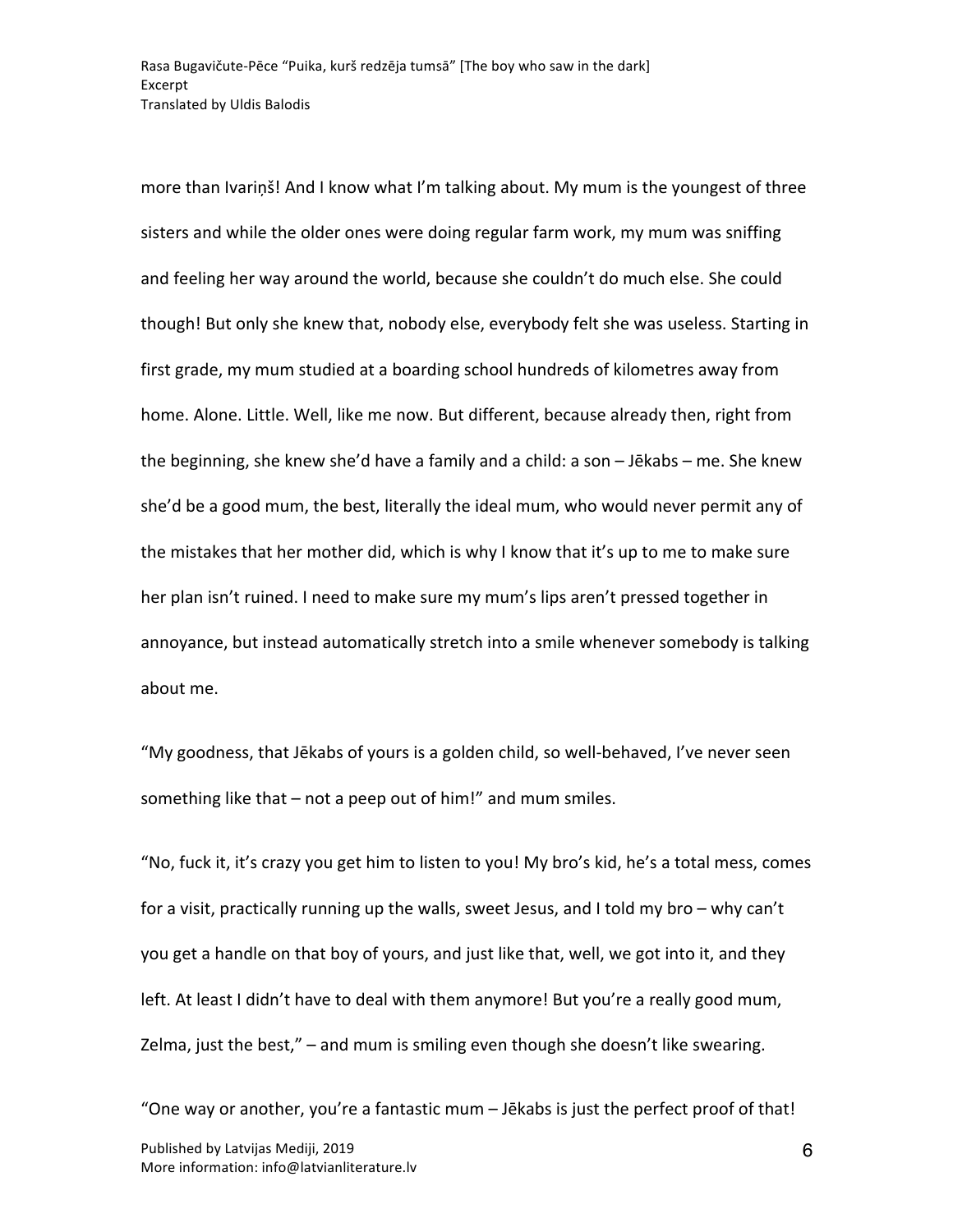He's a smart boy, understands that he can't do just anything, that he needs to help his parents..." – and mum smiles, though she doesn't like the pitying tone.

To put it bluntly, if mum is smiling because of me, then that means I'm proof that despite everything and everyone, mum's life still turned out OK. I know not to walk around whining, not to take anything from anybody, good god imagine even asking somebody for something, not to run away, not to get in the way. It's all clear to me. And I feel proud that my mum is proud of me. She's also proud that nobody has ever dared tell her that maybe she rushed into having a child or that it would up-end her everyday routine. My mum didn't have a single doubt, she never does, and that's why I'm pretty sure my mum and dad are together - specifically because she made up her mind and that was it, basta. Mum has said that dad was the cleverest of all the boys at the boarding school and also that he'd given up smoking because of her, and doesn't that prove his love for her?

For dad, I'm "his child/his wife's life project", which is something just large enough to forever remain somewhat incomprehensible. Dad's main responsibility to mum – just like for me  $-$  is to be like everyone else and not stick out from the crowd, though I'm definitely better at it than he is. My dad is big, his hands are big, and when he leans back the space he takes up is also big, so when the juice spilled not only into my lap but also Ivarinš' and he started swearing, my mum pressed her lips into a line again and Aunt Daina rushed in to save the day one more time.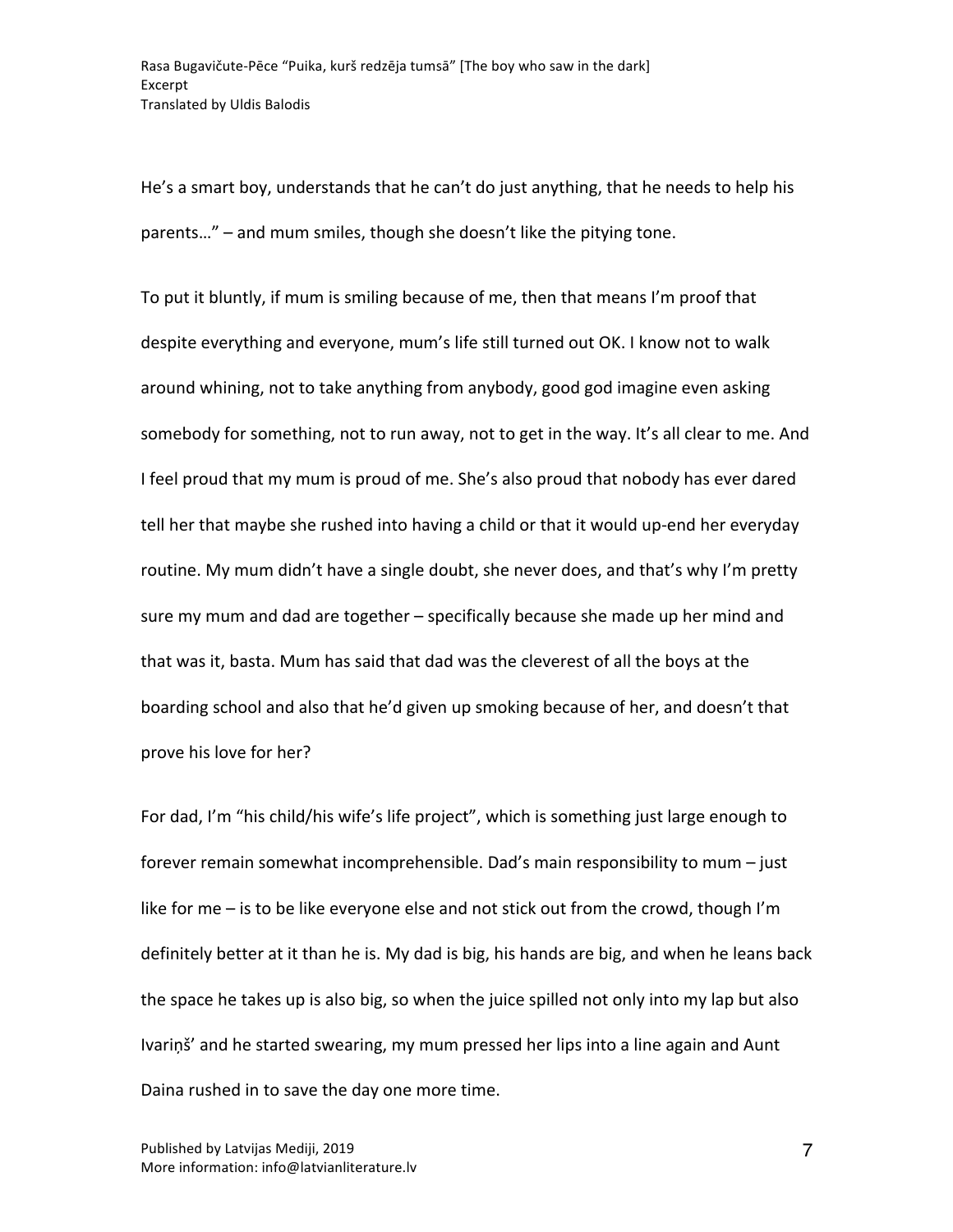"Who wants coffee?" Sometimes, Aunt Daina is almost like Lassie, who is also loyal and always shows up at just the right moment to make everything right.

This time Aunt Daina's question about the coffee means more. It means cake would be served soon. OK, everything is alright - I'll eat cake, I'll like it, after all I even helped decorate it. I still don't understand who exactly cares about that here, but...if I'm told to do something, I do it and don't ask any questions.

"Well, how did you arrange everything?" mum asks me, because it would be messy for her to touch the cake, since it is covered in frosting.

"There are kiwi slices on the sides and then a ring of strawberry compote, a ring of orange slices, and then another ring of strawberries with a kiwi rose in the centre..."

"Beautiful," mum likes it, so it's clear that: "Daina will love it. Sprinkle powdered sugar over all of it, OK? But so it's even, not in piles."

"Mhm..." 

A cookie-cheesecake. There's nothing better than that. Right after coffee. Because, look, coffee is my favourite flavour  $-$  a real taste of my childhood, which is the reason why I'm feeling bitter tonight, sitting with the grown-ups and asking them who wants coffee  $-1$ know that I won't get the cup of coffee I want, because kids aren't supposed to drink coffee. Coffee tastes like freedom to me - it tastes like grown-ups-can-kids-can't, which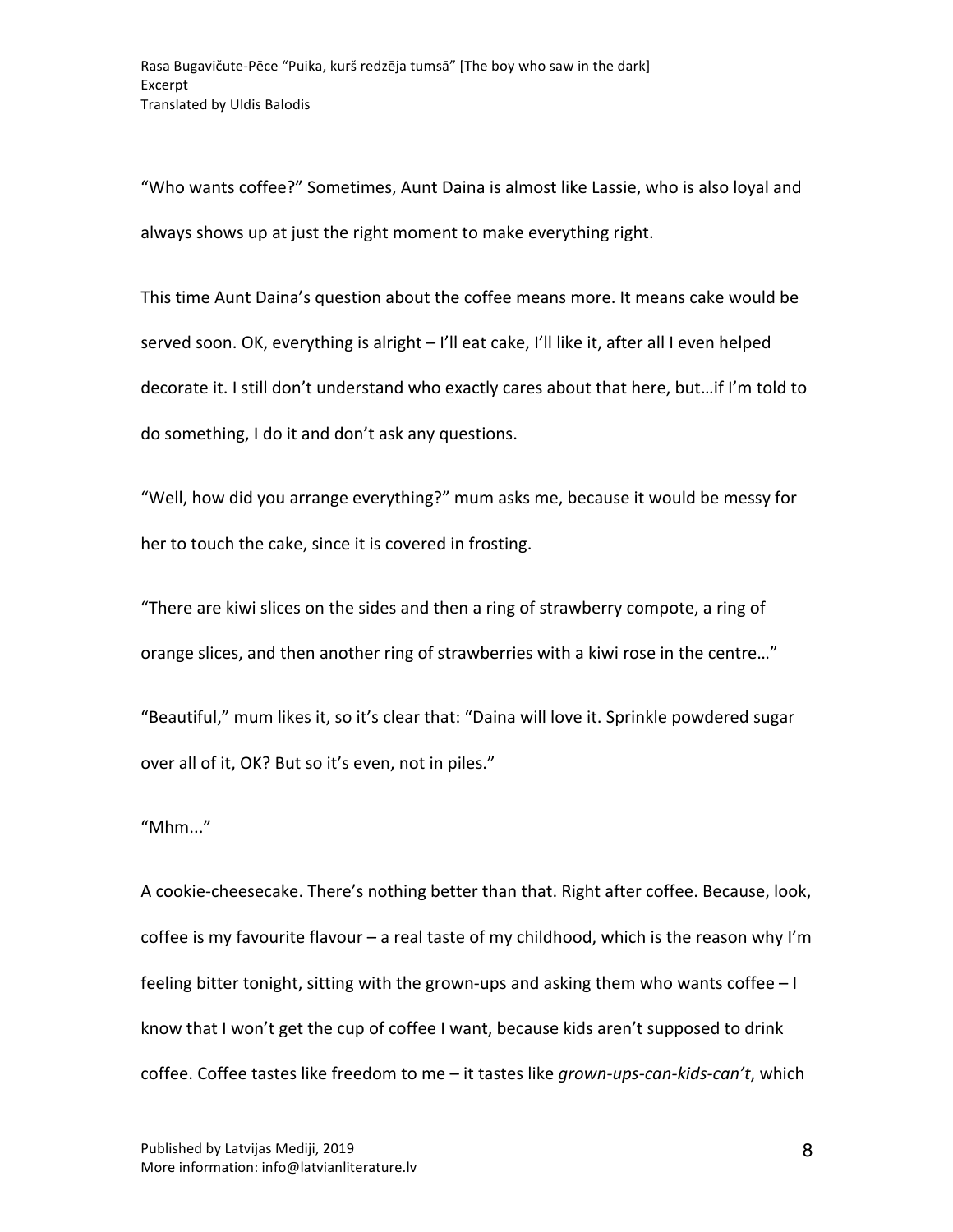I can have as much as I like on the days when I convince mum to let me stay home from kindergarten and I'm on my own. I pour some coffee for myself and sit there drinking it like a big man, looking out the window far off into the distance, as far as I can see...

Mum knows I like coffee, she even lets me drink it, as long as it's kind of weak, but not when other people are around  $-$  only at home and as long as I keep it quiet, so that nobody can ever accuse her of being too thoughtless in how she's raising that boy.

Well, whatever, I'll have to be sneaky! While I sit and wait for the water to boil, I take stock of the situation  $-$  what I need to do to get what I want.

"One last time - who's drinking coffee?" Daina asks armed this time with the coffee tin and a teaspoon not just a question.

"I'll count!" I volunteer, because I know that everyone there will be ready to raise their hands quietly, because someone will see it  $-$  I'll see it. My dad too, of course, asks for his cup of coffee – loudly and expressively. I don't know where he got such a booming voice. Anyway, this is my big chance to get some coffee and I don't plan on letting it slip by. I count every raised hand and am thrilled that Aunt Velta and Ivariņš have their hands in their laps. Though to be honest, Ivariņš probably didn't even hear the question, because he was so caught up in telling Loša's grandpa something, who was listening with a lot less enthusiasm and still managed to raise his hand.

"Thirteen!" I announce, adding on a whole extra cup of coffee for my own use, and walk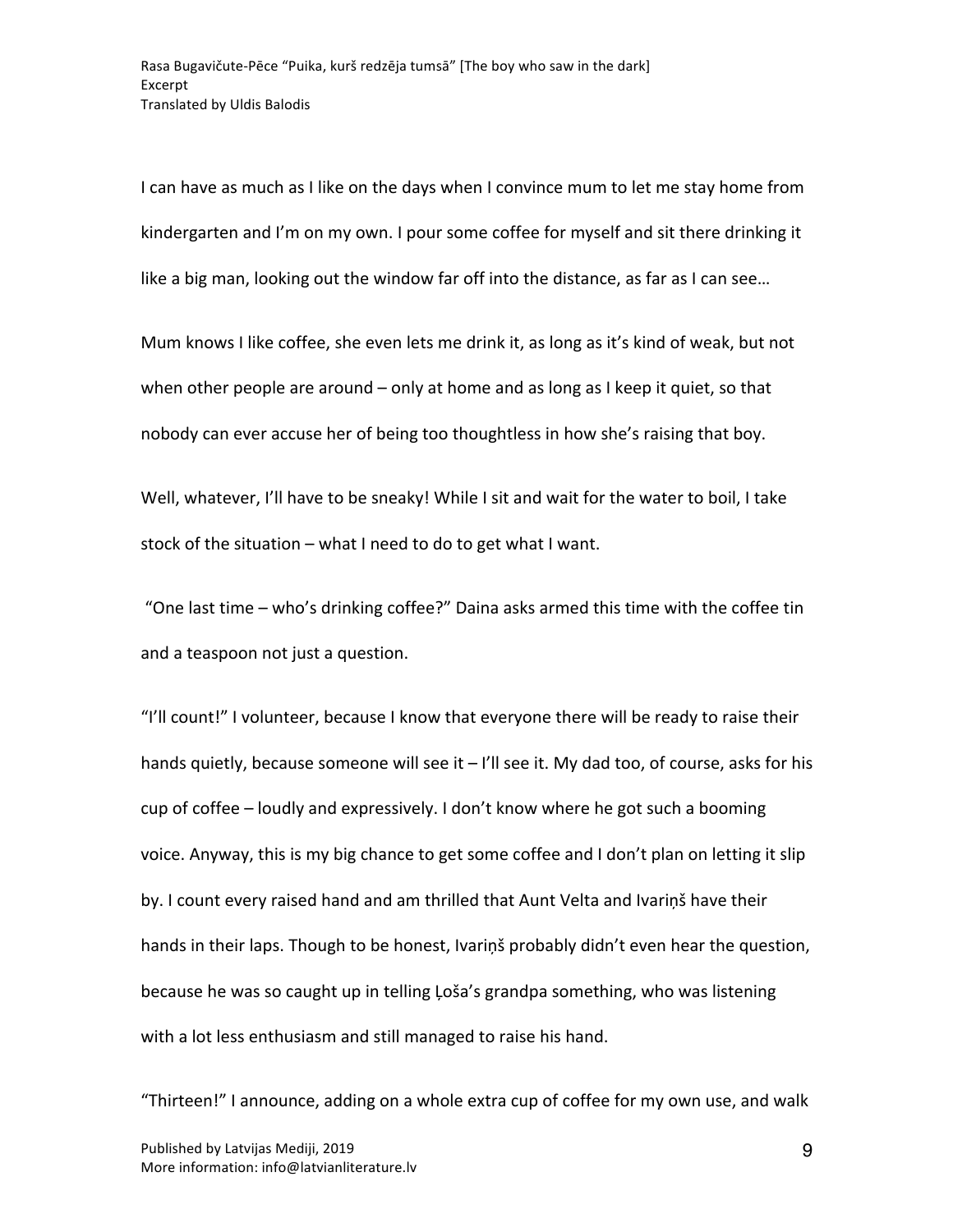to the other end of the kitchen to help Aunt Daina. The coffee tin is already open  $-$  it smells so good!

Aunt Daina pours some water into each cup, and I bring them out to the guests, while starting to tell all of them a story about evil Shredder from the Ninja Turtles, so that neither mum, nor anyone else would start paying too much attention to who is getting each cup of coffee. I give a cup each to Zina, Loša's grandpa, mum, dad, Maiga, Dagmāra, old Valters, Sveta and her husband, Ludāns, Kaiva, Aunt Daina, and the last one – the very last one – is for me. For a second I think that maybe Loša noticed that I'm sneaking a cup, but I ignore it  $-$  he wouldn't say anything unless he was really sure. I make myself comfortable at the table and put down my cup of coffee in the one open spot at the table. But just then dad swings around looking for the sugar tray and I watch as the delicate cup sitting on an even more delicate saucer starts to wobble and then  $$ almost in slow-motion  $-$  the coffee cup tips over on its side, spilling all of its delicious contents right onto me. It's so hot! So damn hot! But I bite my lower lip and stay quiet  $-$ I know how to do that and know that that's what everybody expects of me. Dad doesn't say anything, and neither do I, because that means everything is nice and tidy, classy and elegant – nobody tried sneaking anything, nobody is weak. My chest hurts the most, so I try blowing onto it underneath my shirt, fanning the scalded area. My legs hurt less. The party keeps going, everybody drinks their coffee and eats their cake, praising me for decorating it. Incredibly valuable complements. Between gobbling down bites of cookies

10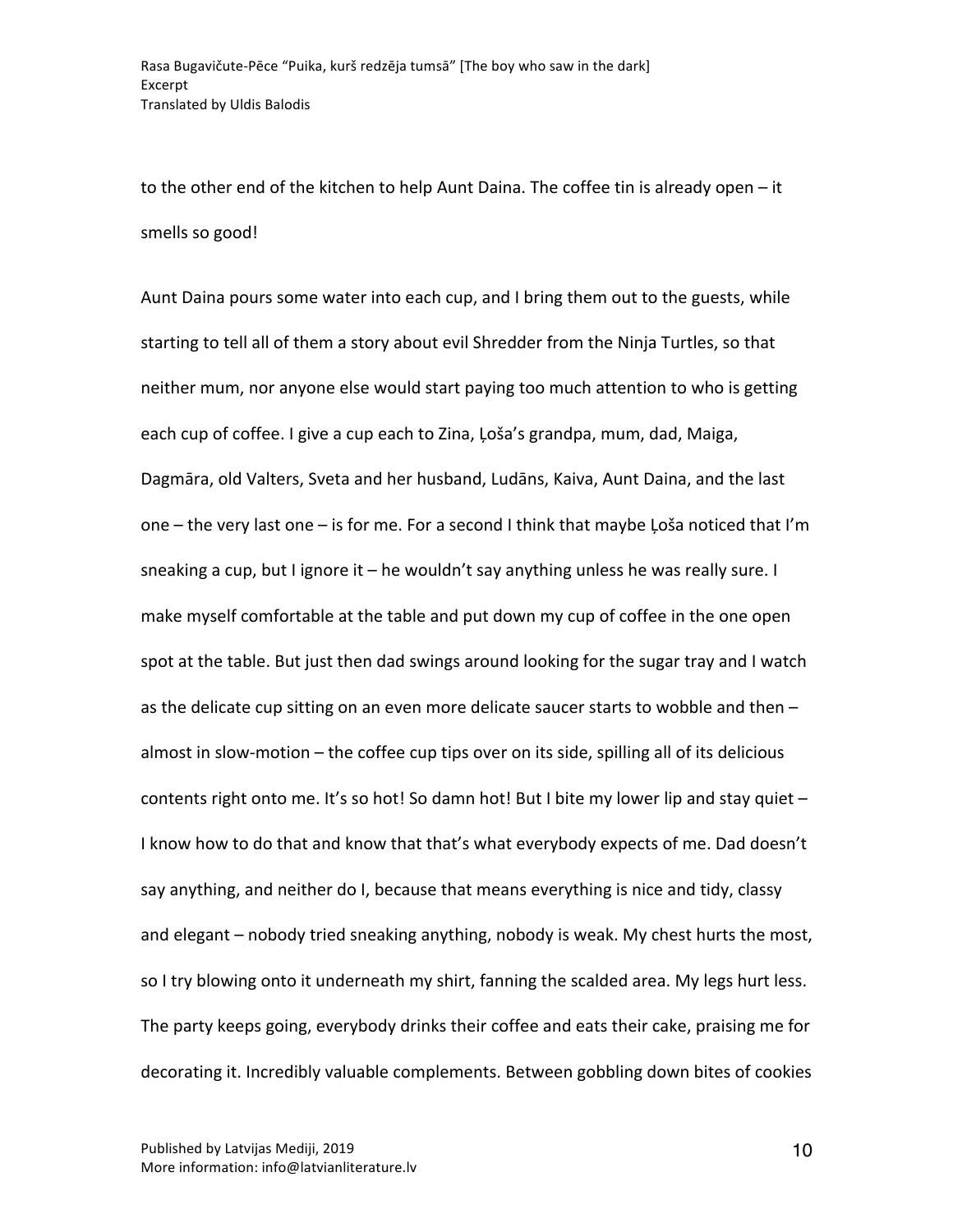and cheesecake, I swallow salty tears as I lean over, so no one notices, and suck out tiny sips of coffee from my shirt and trousers. Ugh.

I didn't get much of that coffee, or maybe it was because I scalded myself and I was so very manly and ignored it. I don't remember the end of the party and didn't stay awake to watch the sunrise. Instead I woke up the next morning in my pull-out chair completely soaked and sweaty.

I roll up my pyjamas – my chest is red. I carefully stick my finger against the red area – it's hot and hurts. But it's not like I can't stand it. Maybe I'm turning into the Human Torch. No, or maybe Superman, because heat is nothing to him, right? What a dream! I saw something really important in a dream  $-1$  was running through the basement of some new building at a construction site, it was covered in scaffolding, and I kept running higher and higher, and higher, and higher up to the next floor until I got to the very top, until I was standing on its roof! And it wasn't just five measly floors, no, it was at least thirty, and the building seemed to stop, but the scaffolding didn't, and I just kept climbing up the scaffolding, and it slowly turned into columns, and those columns went up into the clouds, into these beautiful, patterned clouds, and it was so nice and warm, and great, and then someone pushed me off that last column, and I was falling. Usually, when I'm dreaming I wake up as soon as I start falling, but this time was different  $-$  this time I woke up only after I'd already fallen down and thought: "Huh! That didn't hurt at all." Well, that was my dream, I need to go tell mum.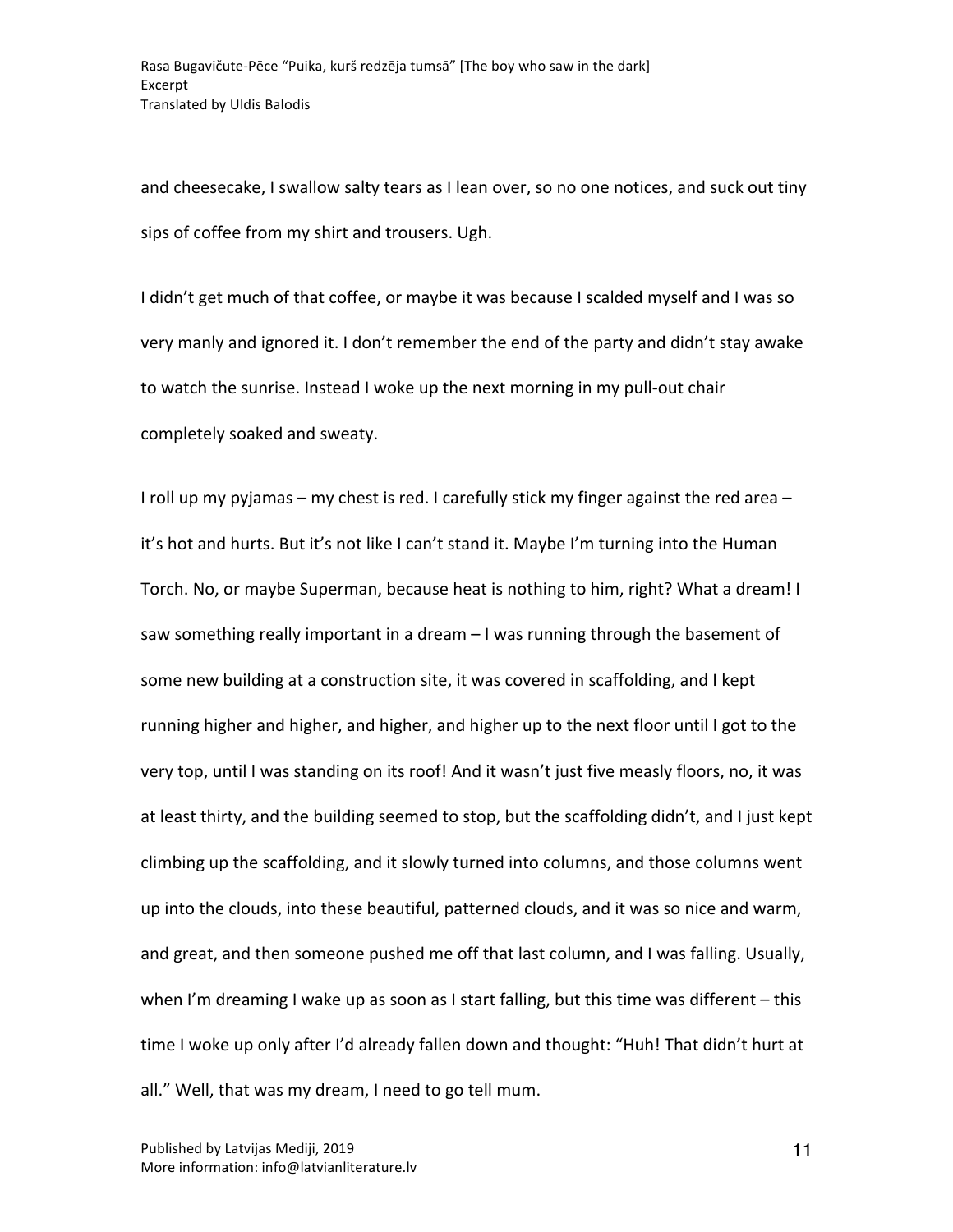I get out of bed and get dressed. My shirt rubs painfully against the spot that got scalded, so I press a piece of white paper I grabbed from the desk against my stomach  $$ it's pleasantly cool. I feel a little dizzy, but I don't doubt for a second that it's because I hadn't had coffee in so long.

The kitchen is filled with a tense silence. Well, OK, "silence" isn't really the right word, because in our house the radio is on from the moment someone wakes up until the moment when the last of us goes to sleep! Right this second there's a programme about a new radio drama that is just about to start. Something about a star child. I like radio dramas, so does my mum, but this morning she's quiet. On the mornings when my mum is quiet, I don't ask her anything unless I really need to, so I make my own cheese sandwich and don't say anything about my dream, even though I really want to share it.

At breakfast time I take stock of the situation: mum is clearly angry at dad, because he looks like a shadow of his usual self. And that's how we leave him at home – we have to go help Daina clean up the mess left over from the party. As I go down the stairs, I get dizzy again, but I forget about it right away, I pretend I'm the Invisible Man and that the white piece of paper pressed against my red stomach is the source of my invisibility. I can come and go as I please, but because I'm invisible and the air just blows right through me, it also makes me dizzy. My mum ruins everything, because she doesn't know I'm invisible (even though she can't actually see me!), and decides to stop me suddenly on the stairs and presses me tightly against her body.

12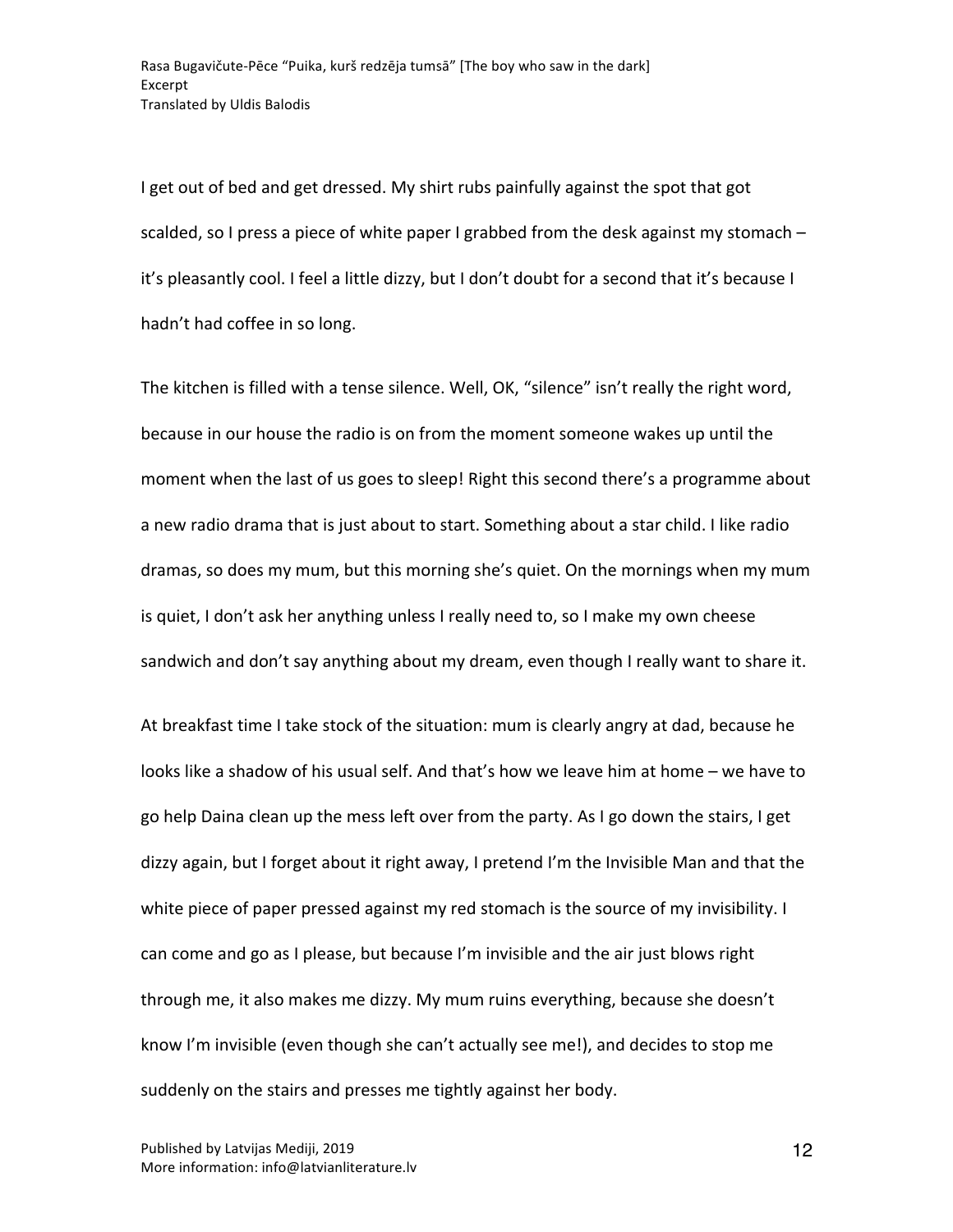"Don't ever drink, Jēkabs. It's just not worth it," she says as she holds me in a tight embrace and pushes the white piece of paper into my stomach causing a burst of redhot heat. Now I feel like I've become real and visible, touchable and weighed down by all of mine and dad's failings. It's not easy, but I don't say a word, because it's not easy for mum either  $-1$  know that much.

"Jēkabs!"  $-$  again like she'd seen it all ahead of time  $-$  Daina calls to me from her end of the kitchen. "Are you both coming?"

"Yeah, put on the coffee," my mum answers instead of me as we return to Daina's minirealm.

"Sweetheart, take a look over by the sink, my eye fell out over there somewhere..." Aunt Daina tousles my hair as I walk past her, and closes the door behind me and my mum, then latches it.

"Mhm," I've been taught to answer without wasting words.

Daina's eyes fall out a lot, especially when she's washing dishes. How is it possible for her to scrub those dishes hard enough to make her eyes burst out of her head, I just can't understand it, but I'm pretty sure that grown-ups simply fall to pieces and maybe with each year it just becomes more and more uncontrollable. Aunt Daina is thirty-six years old after all... My grandpa, for example, keeps his teeth on the night stand next to his bed while he's sleeping. Aunt Nastija (Loša's mum who shows up in the dorms hardly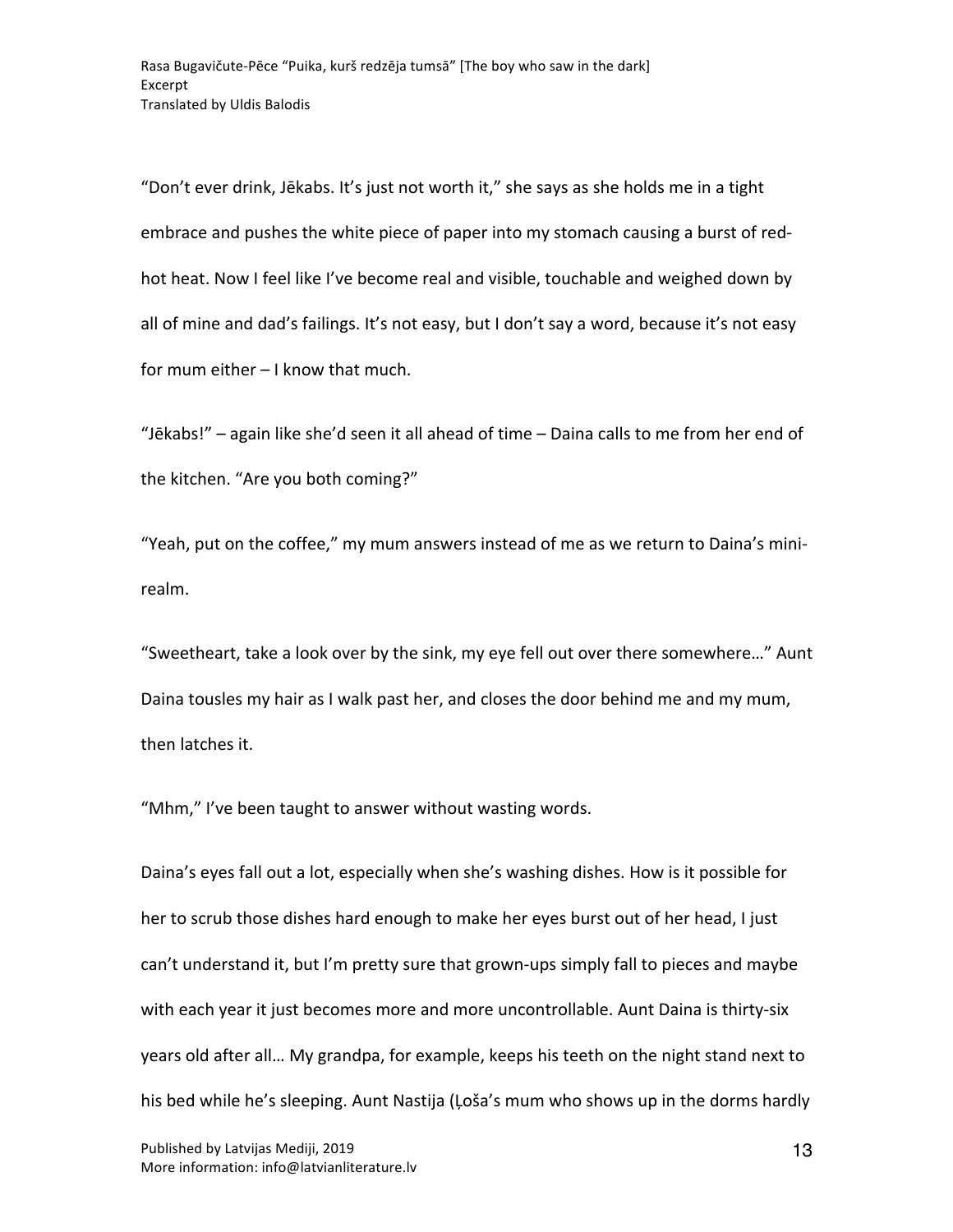at all, but when she does she's got a thousand new stories to tell) always talks about putting her legs behind her shoulders. A few times I've tried – unsuccessfully and very painfully  $-$  to dig my eyes out of my face, but just assumed that I couldn't because only grown-ups fall to pieces and so I'm still to young for that.

The round glass ball had fallen on the ground and rolled back to the farthest corner behind the sink. An old (because it's slow) cockroach crawls over it and goes on its way. I don't even wince – cockroaches are a fact of life in the dorms. At least for me. Nobody else sees them, after all...

"Is it there?"

"Yeah," I'm already holding the eye with two of my fingers hidden in my shirt and rubbing it against one of my trouser legs.

"Just pop it back in," Daina leans down towards me, with my other hand I hold open her eyelid and with a quiet "fp!" I snap the eye back into place. I adjust it. It looks fine. Sometimes I've popped my aunt's eye back in, but pushed her eyelid and eyelashes in with it. That really looks horrific. But this time it worked out beautifully, and I'm happy.

"Oh, what would I do with you," Aunt Daina says under her breath and takes the leftover cake from the party out of the fridge. "You've earned a treat! You want some?"

"Uh-huh,"  $-$  it feels great to be needed.